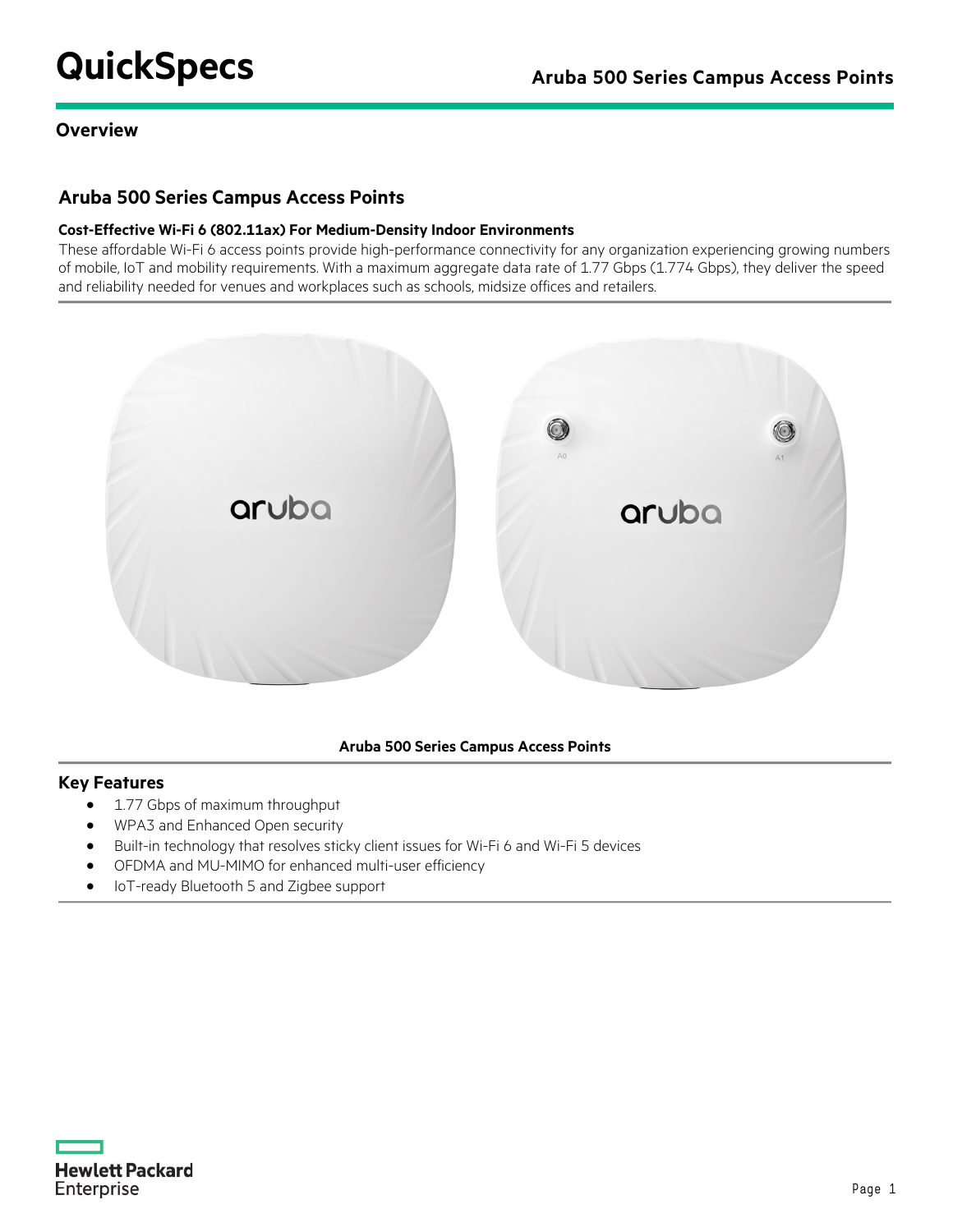# **Standard Features**

#### **Incredible Efficiency**

The 500 Series APs are also designed to optimize user experience by maximizing Wi-Fi efficiency and dramatically reducing airtime contention between clients.

Features include Orthogonal frequency-division multiple access (OFDMA), bi-directional multi-user MIMO and cellular optimization. With up to 2 spatial streams (2SS) and 80MHz channel bandwidth (HE80), the 500 Series provides groundbreaking wireless capabilities for budget-conscious deployments.

Read the Multi-User 802.11ax **[white paper](https://www.arubanetworks.com/assets/wp/WP_Multi-User-802.11ax.pdf)** for further information.

#### **Advantages of OFDMA**

This capability allows Aruba's APs to handle multiple Wi-Fi 6 capable clients on each channel simultaneously, regardless of device or traffic type. Channel utilization is optimized by handling each transaction via smaller sub-carriers or resource units (RUs), which means that clients are sharing a channel and not competing for airtime and bandwidth.

#### **Aruba Air Slice™ For Extended Application Assurance**

Initially, APs in controller-less mode (Instant) can provide SLA-grade performance by allocating radio resources, such as time, frequency, and spatial streams, to specific traffic types. By combining Aruba's Policy Enforcement Firewall (PEF) and Layer 7 deep packet inspection (DPI) to identify user roles and applications, the APs will dynamically allocate the bandwidth needed. Non-Wi-Fi 6 clients can also benefit.

Air Slice™ for APs uses Aruba Central for management. Controller-based APs will be supported in a future software release.

#### **Multi-User MIMO (MU-MIMO)**

The 500 Series AP supports downlink MU-MIMO just like Wi- Fi 5 (802.11ac Wave 2) APs. The added benefit is the ability to multiply the number of clients that can now send traffic, thus optimizing client-to-AP spatial stream diversity.

#### **Wi-Fi 6 And MU-MIMO Aware Client Optimization**

Aruba's patented AI-powered ClientMatch technology eliminates sticky client issues by placing Wi-Fi 6 capable devices on the best available AP. Session metrics are used to steer mobile devices to the best AP based on available bandwidth, types of applications being used and traffic type – even as users roam.

#### **Aruba Advanced Cellular Coexistence (ACC)**

This feature uses built-in filtering to automatically minimize the impact of interference from cellular networks, distributed antenna systems (DAS), and commercial small cell or femtocell equipment.

#### **Intelligent Power Monitoring (IPM)**

Aruba APs continuously monitor and report hardware energy consumption. They can also be configured to enable or disable capabilities based on available PoE power – ideal when wired switches have exhausted their power budget.

#### **Green AP Energy Efficiency**

Aruba Wi-Fi 6 APs utilize analytics from NetInsight to automatically transition in and out of a sleep mode based on client density. Learn more in the **[Green AP At-A-Glance.](https://www.arubanetworks.com/assets/eo/AAG_Green-AP.pdf)**

#### **IoT Platform Capabilities**

Like all Aruba Wi-Fi 6 APs, the 500 Series includes an integrated Bluetooth 5 and 802.15.4 radio (for Zigbee support) to simplify deploying and managing IoT-based location services, asset tracking services, security solutions and IoT sensors. This allows organizations to leverage the 500 Series as an IoT platform, which eliminates the need for an overlay infrastructure and additional IT resources.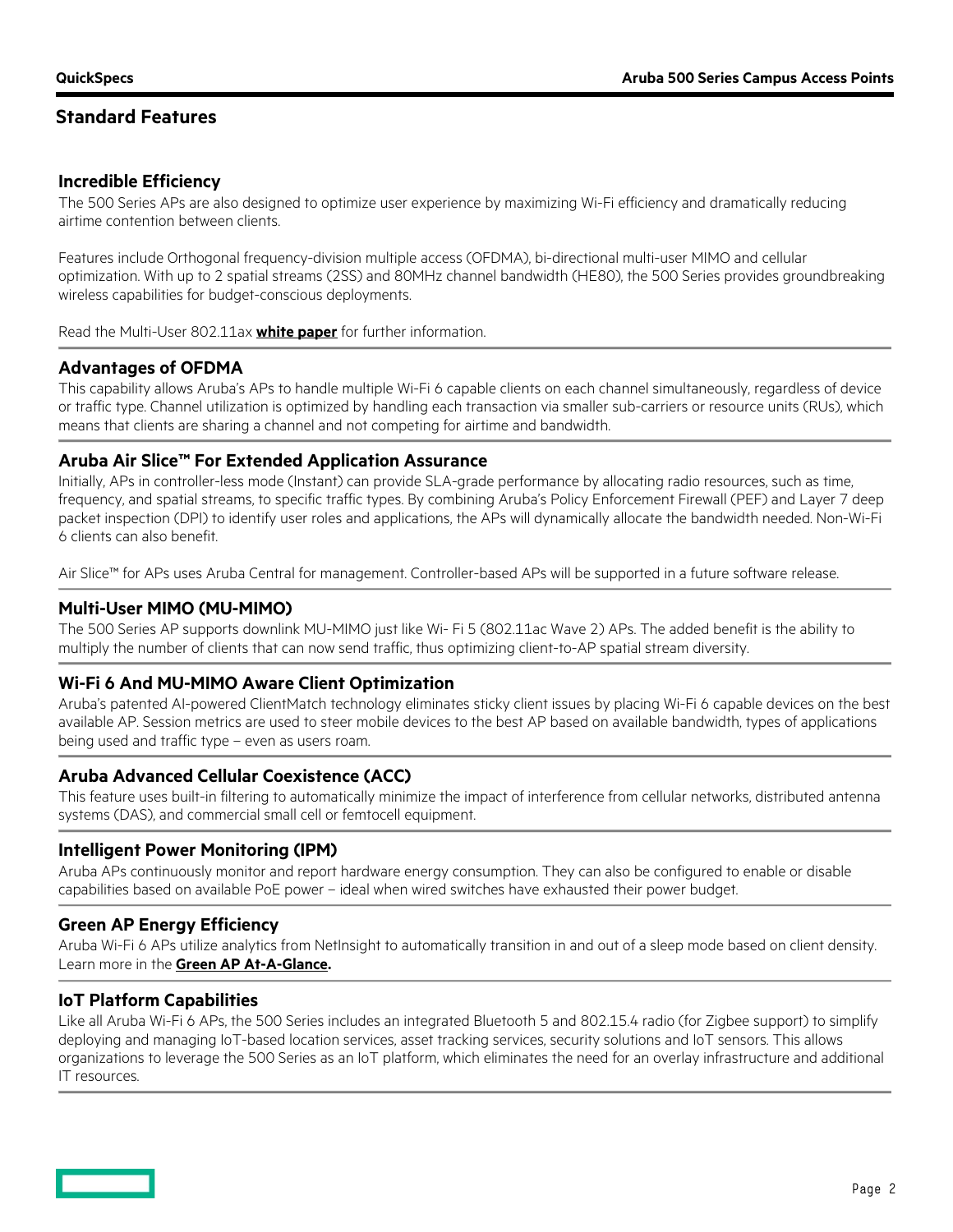## **Standard Features**

## **Target Wake Time (TWT)**

Ideal for IoTs that communicate infrequently, TWT establishes a schedule for when clients need to communicate with an AP. This helps improve client power savings and reduces airtime contention with other clients..

#### **Aruba Secure Infrastructure**

The Aruba 500 Series includes components of Aruba's 360 Secure Fabric to help protect user authentication and wireless traffic. Select capabilities include the following.

#### **WPA3 and Enhanced Open**

Support for stronger encryption and authentication is provided via the latest version of WPA for enterprise protected networks. Enhanced Open offers seamless new protection for users connecting to open networks where each session is automatically encrypted to protect user passwords and data on guest networks.

#### **WPA2-MPSK**

MPSK enables simpler passkey management for WPA2 devices – should the Wi-Fi password on one device or device type change, no additional changes are needed for other devices. Requires ClearPass Policy Manager.

#### **VPN Tunnels**

In Remote AP (RAP) and IAP-VPN deployments, the Aruba 500 Series can be used to establish a secure SSL/IPSec VPN tunnel to a Mobility Controller that is acting as a VPN concentrator.

#### **Trusted Platform Module (TPM)**

For enhanced device assurance, all Aruba APs have an installed TPM for secure storage of credentials and keys, and boot code.

#### **Simple and Secure Access**

To simplify policy enforcement, the Aruba 500 Series uses Aruba's policy enforcement firewall (PEF) feature to encapsulate all traffic from the AP to the Mobility Controller (or Gateway) for end-to-end encryption and inspection. Policies are applied based on user role, device type, applications, and location. This reduces the manual configuration of SSIDs, VLANs and ACLs. PEF also serves as the underlying technology for Aruba Dynamic Segmentation.

#### **High-Density Connectivity**

Each 500 Series AP provides connectivity for a maximum of 256 associated clients per radio (512 in total). In real-world scenarios, the maximum recommended client density is dependent on environmental conditions.

#### **Flexible Operation and Management**

A unique feature of Aruba APs is the ability to operate in either controllerless (Instant) or controller-based mode.

#### **Controller-Less (Instant) Mode**

In controllerless mode, one AP serves as a virtual controller for the entire network. Learn more about Instant mode in **[this technology brief](https://www.arubanetworks.com/assets/tg/TB_Instant-Wi-Fi.pdf)**.

#### **Mobility Controller Mode**

For optimized network performance, roaming and security, APs tunnel all traffic to a mobility controller for centrally managed traffic forwarding and segmentation, data encryption, and policy enforcement. Learn more in the **[ArubaOS datasheet.](https://www.arubanetworks.com/assets/ds/DS_ArubaOS.pdf)**

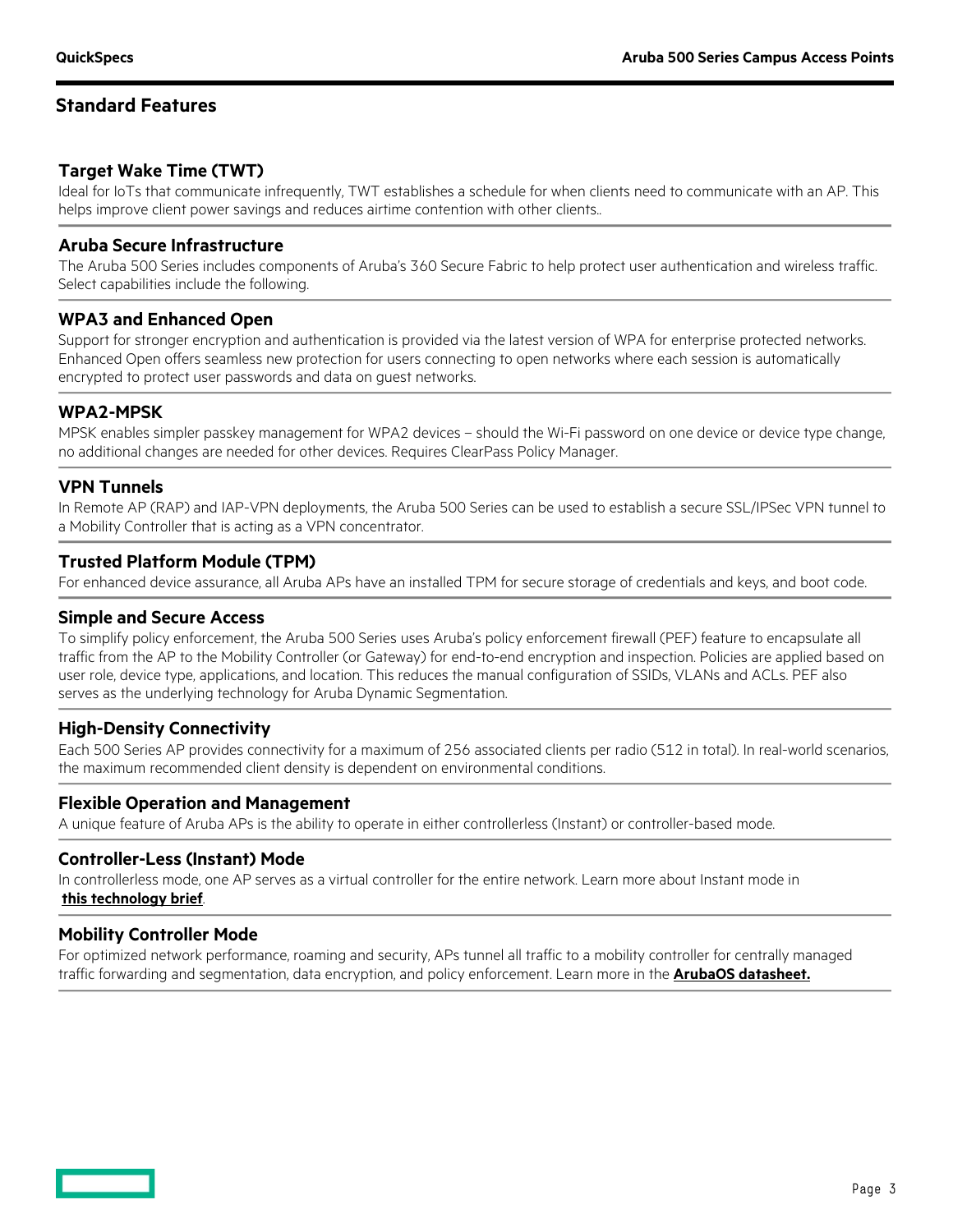## **Standard Features**

#### **Management Options**

Available management solutions include Aruba Central (cloud-managed) or Aruba AirWave – a multi-vendor on-premises management solution.

For large installations across multiple sites, APs can be factory-shipped and can be activated with Zero Touch Provisioning through Aruba Central or AirWave. This reduces deployment time, centralizes configuration, and helps manage inventory.ity, APs tunnel all traffic to a mobility controller for centrally managed traffic forwarding and segmentation, data encryption, and policy enforcement. Learn more in the **[ArubaOS datasheet.](https://www.arubanetworks.com/assets/ds/DS_ArubaOS.pdf)**

#### **Additional Wi-Fi Features**

Each AP also includes the following standards-based technologies:

- Transmit beamforming (TxBF) increases signal reliability and range
- Passpoint Wi-Fi (Release 2) (Hotspot 2.0) offers seamless cellular-to-Wi-Fi carryover for guests
- Dynamic Frequency Selection (DFS) optimizes use of available RF spectrum
- Maximum Ratio Combining (MRC) improves receiver performance
- Cyclic Delay/Shift Diversity (CDD/CSD) provides greater downlink RF performance
- Space-Time Block Coding increases range and improved reception
- Low-Density Parity Check (LDPC) provides a high-efficiency error correction for increased throughput

#### **Mechanical Specifications**

- Dimensions/weight (AP-505; unit, excluding mount bracket):
	- − 160mm (W) x 161mm (D) x 37mm (H) 500g
- Dimensions/weight (AP-505; shipping):
	- − 193mm (W) x 183mm (D) x 63mm (H) 645g
- Mounting details: A mounting bracket has been pre-installed on the back of the AP. This bracket is used to secure the AP to any of the mount kits (sold separately); see the 500 Series Ordering Guide for details.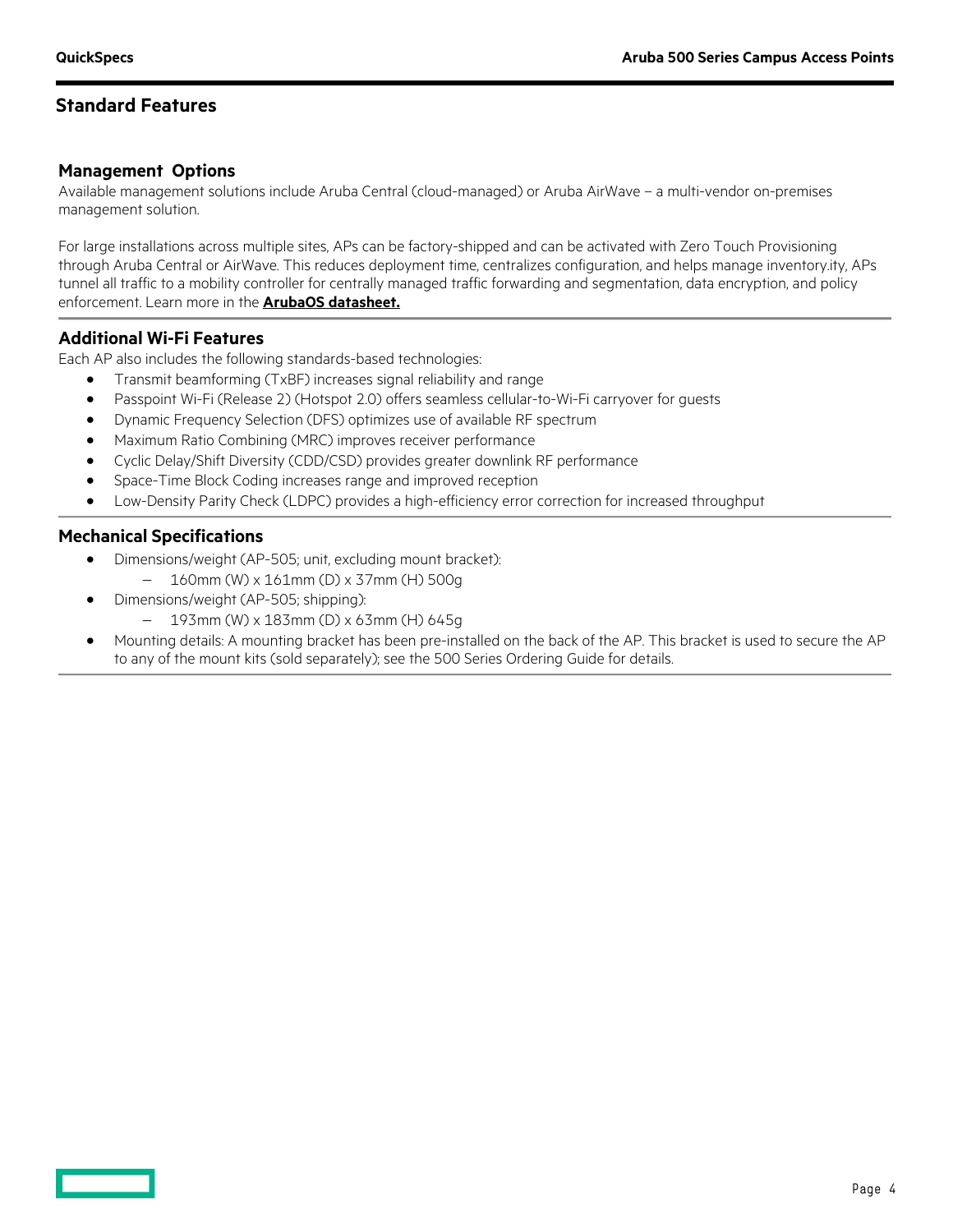|               | <b>Step 1: Select AP Model</b>                                                      |               |
|---------------|-------------------------------------------------------------------------------------|---------------|
|               | <b>Remarks Description</b>                                                          | <b>SKU</b>    |
|               | 505 Internal Antenna Access Points                                                  |               |
| <b>Notes:</b> | <b>Add Mount Kit</b>                                                                |               |
|               | Aruba AP-505 (EG) Dual Radio 2x2:2 802.11ax Internal Antennas Unified Campus AP     | <b>R2H25A</b> |
|               | Aruba AP-505 (IL) Dual Radio 2x2:2 802.11ax Internal Antennas Unified Campus AP     | <b>R2H26A</b> |
|               | Aruba AP-505 (JP) Dual Radio 2x2:2 802.11ax Internal Antennas Unified Campus AP     | <b>R2H27A</b> |
|               | Aruba AP-505 (RW) Dual Radio 2x2:2 802.11ax Internal Antennas Unified Campus AP     | R2H28A        |
|               | Aruba AP-505 (US) Dual Radio 2x2:2 802.11ax Internal Antennas Unified Campus AP     | <b>R2H29A</b> |
|               | <b>504 External Antenna Access Points</b>                                           |               |
| <b>Notes:</b> | Add Mount Kit, Antenas                                                              |               |
|               | Aruba AP-504 (EG) Dual Radio 2x2:2 802.11ax External Antennas Unified Campus AP     | <b>R2H19A</b> |
|               | Aruba AP-504 (IL) Dual Radio 2x2:2 802.11ax External Antennas Unified Campus AP     | <b>R2H2OA</b> |
|               | Aruba AP-504 (JP) Dual Radio 2x2:2 802.11ax External Antennas Unified Campus AP     | <b>R2H21A</b> |
|               | Aruba AP-504 (RW) Dual Radio 2x2:2 802.11ax External Antennas Unified Campus AP     | <b>R2H22A</b> |
|               | Aruba AP-504 (US) Dual Radio 2x2:2 802.11ax External Antennas Unified Campus AP     | R2H23A        |
|               | 505 Central Managed Internal Antenna Access Points                                  |               |
|               | Aruba CM AP-505 (RW) Dual Radio 2x2:2 802.11ax Internal Antennas Unified Campus AP  | R2H28ACM      |
|               | Aruba CM AP-505 (US) Dual Radio 2x2:2 802.11ax Internal Antennas Unified Campus AP  | R2H29ACM      |
|               | 505 Internal Antenna Access Points - TAA Models                                     |               |
| <b>Notes:</b> | <b>Add Mount Kit</b>                                                                |               |
|               | Aruba AP-505 (EG) TAA Dual Radio 2x2:2 802.11ax Internal Antennas Unified Campus AP | <b>R2H35A</b> |
|               | Aruba AP-505 (IL) TAA Dual Radio 2x2:2 802.11ax Internal Antennas Unified Campus AP | <b>R2H36A</b> |
|               | Aruba AP-505 (JP) TAA Dual Radio 2x2:2 802.11ax Internal Antennas Unified Campus AP | R2H37A        |
|               | Aruba AP-505 (RW) TAA Dual Radio 2x2:2 802.11ax Internal Antennas Unified Campus AP | <b>R2H38A</b> |
|               | Aruba AP-505 (US) TAA Dual Radio 2x2:2 802.11ax Internal Antennas Unified Campus AP | R2H39A        |
|               | 504 External Antenna Access Points - TAA Models                                     |               |
| <b>Notes:</b> | Add Mount Kit, Antenas                                                              |               |
|               | Aruba AP-504 (EG) TAA Dual Radio 2x2:2 802.11ax External Antennas Unified Campus AP | <b>R2H30A</b> |
|               | Aruba AP-504 (IL) TAA Dual Radio 2x2:2 802.11ax External Antennas Unified Campus AP | <b>R2H31A</b> |
|               | Aruba AP-504 (JP) TAA Dual Radio 2x2:2 802.11ax External Antennas Unified Campus AP | R2H32A        |
|               | Aruba AP-504 (RW) TAA Dual Radio 2x2:2 802.11ax External Antennas Unified Campus AP | R2H33A        |
|               | Aruba AP-504 (US) TAA Dual Radio 2x2:2 802.11ax External Antennas Unified Campus AP | <b>R2H34A</b> |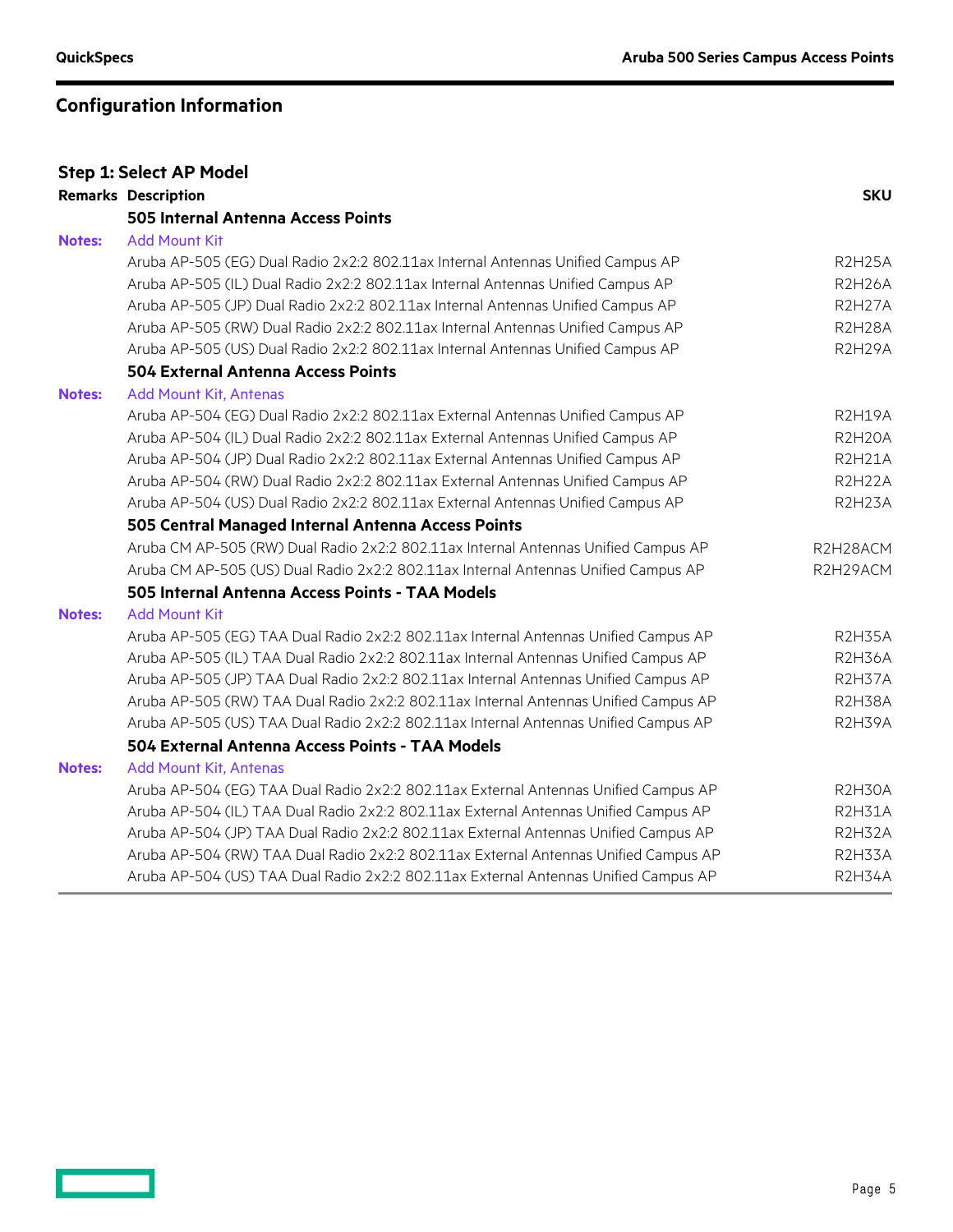|               | <b>Step 2: Add Powering Accessories (Optional)</b>                                               |               |
|---------------|--------------------------------------------------------------------------------------------------|---------------|
|               | <b>Remarks Description</b>                                                                       | <b>SKU</b>    |
|               | Select one of the following:                                                                     |               |
| <b>Notes:</b> | Add AC power cord                                                                                |               |
|               | Most devices are PoE powered from switch so these are optional                                   |               |
|               | Compatible with 504 and 505+F63 AP models                                                        |               |
|               | AP-AC-12V30B 12V/30W AC/DC Desktop Style 2.1/5.5/9.5mm Circular 90 Deg Plug DoE Level VI Adapter | <b>JX990A</b> |
|               | Aruba PD-3510G-AC 15.4W 802.3af PoE 10/100/1000Base-T Ethernet Midspan Injector                  | <b>JW627A</b> |
|               | Aruba PD-9001GR-AC 30W 802.3at PoE+ 10/100/1000 Ethernet Indoor Rated Midspan Injector           | <b>JW629A</b> |
|               | AP-AC2-12B 12V/48W AC/DC desktop style power adapter with 2.1/5.5mm connector                    | R3K00A        |
|               | AP-POE-ATSR 1-Port Smart Rate 802.3at 30W midspan injector                                       | <b>R6P67A</b> |
|               | AP-POE-AFGE 1-Port GbE 802.3af 15.4W midspan injector                                            | <b>R6P68A</b> |
|               | <b>Compatible with 505C AP models</b>                                                            |               |
|               | Aruba CM AP-AC-12V30B 12V/30W AC/DC desktop style power adapter with type B connector            | JX990ACM      |
|               | Aruba CM AP-AC2-12B 12V/48W AC/DC desktop style power adapter with 2.1/5.5mm connector           | R3K00ACM      |
|               | Aruba CM PD-3501G-AC 15.4W 802.3af PoE 10/100/1000Base-T Ethernet Midspan Injector               | JW627ACM      |
|               | Aruba CM PD-9001GR-AC 802.3at PoE+ 10/100/1000 Ethernet Indoor Rated Midspan Injector            | JW629ACM      |
|               | Select three-prong AC power cord for injector or AC adapter                                      |               |
|               | PC-AC-ARG AC power cord 250V/10A 1.8m C13 to IRAM 2073                                           | <b>JW113A</b> |
|               | PC-AC-AUS AC power cord 250V/10A 1.8m C13 to AS3112                                              | <b>JW114A</b> |
|               | PC-AC-BR AC power cord 250V/10A 1.8m C13 to NBR 14136                                            | <b>JW115A</b> |
|               | PC-AC-CHN AC power cord 250V/10A 1.8m C13 to GB2099                                              | <b>JW116A</b> |
|               | PC-AC-DEN AC power cord 250V/10A 1.8m C13 to AFSNIT 107-2-D1                                     | <b>JW117A</b> |
|               | PC-AC-EC AC power cord 250V/10A 1.8m C13 to CEE7/7                                               | <b>JW118A</b> |
|               | PC-AC-IN AC power cord 250V/6A 1.8m C13 to IS1293                                                | <b>JW119A</b> |
|               | PC-AC-IL AC power cord 250V/10A 1.8m C13 to SI32                                                 | <b>JW120A</b> |
|               | PC-AC-IT AC power cord 250V/10A 1.8m C13 to CEI 23-50                                            | <b>JW121A</b> |
|               | PC-AC-JPN AC power cord 125V/12A 1.8m C13 to JISC 8303                                           | <b>JW122A</b> |
|               | PC-AC-KOR AC power cord 250V/7A 1.8m C13 to KSC 8305                                             | <b>JW123A</b> |
|               | PC-AC-NA AC power cord 125V/10A 1.8m C13 to NEMA 5-15P                                           | <b>JW124A</b> |
|               | PC-AC-SWI AC power cord 220V/10A 1.8m C13 to SEV 1011                                            | <b>JW125A</b> |
|               | PC-AC-TW AC power cord 125V/7A 1.8m C13 to CNS 10917                                             | <b>JW126A</b> |
|               | PC-AC-UK AC power cord 250V/10A 1.8m C13 to BS1363                                               | <b>JW127A</b> |
|               | PC-AC-ZA AC power cord 250V/10A 1.8m C13 to SANS 164-1                                           | <b>JW128A</b> |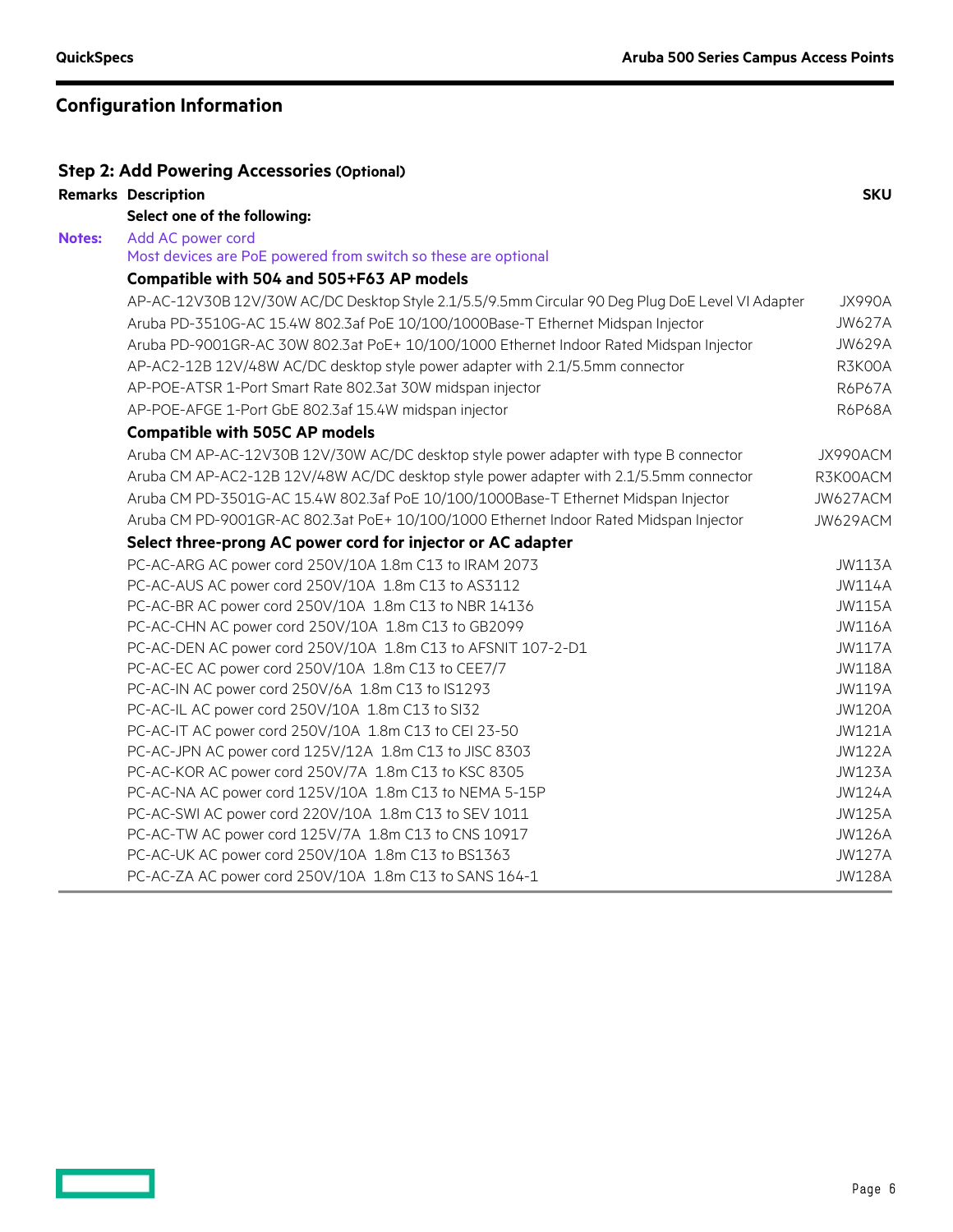|               | <b>Step 3: Select Mounting kits</b>                                                           |               |
|---------------|-----------------------------------------------------------------------------------------------|---------------|
|               | For 504, 505 Series Std (Min 0 // max 99) User Selection (min 0 // max 99)                    |               |
|               | <b>Remarks Description</b>                                                                    | <b>SKU</b>    |
|               | <b>Compatible with 504 and 505 AP models</b>                                                  |               |
|               | AP-MNT-MP10-A Campus AP mount bracket kit (10-pack) type A: suspended ceiling rail            | JZ370A        |
|               | AP-MNT-MP10-B Campus AP mount bracket kit (10-pack) type B: suspended ceiling rail            | Q9G69A        |
|               | AP-MNT-MP10-C Campus AP mount bracket kit (10-pack) type C: suspended ceiling rail            | Q9G70A        |
|               | AP-MNT-MP10-D Campus AP mount bracket kit (10-pack) type D: solid surface                     | Q9G71A        |
|               | AP-MNT-MP10-E Campus AP mount bracket kit (10-pack) type E: wall-box                          | <b>R1C72A</b> |
| <b>Notes:</b> | Qty 1 Mounting kits above should be selected for every 10 Access Points.                      |               |
|               | AP-MNT-A Campus AP mount bracket kit (individual) type A: suspended ceiling rail flat 9/16    | <b>R3J15A</b> |
|               | AP-MNT-B Campus AP mount bracket kit (individual) type B: suspended ceiling rail flat 15/16   | <b>R3J16A</b> |
|               | AP-MNT-C Campus AP mount bracket kit (individual) type C: suspended ceiling rail profile 9/16 | <b>R3J17A</b> |
|               | AP-MNT-D Campus AP mount bracket kit (individual) type D: solid surface                       | R3J18A        |
|               | AP-MNT-E Campus AP mount bracket kit (individual) type E: wall-box                            | R3J19A        |
|               | AP-MNT-MP10-X Campus AP mount adapter kit (10-pack)                                           | <b>R3T20A</b> |
|               | <b>Compatible with 505C AP models</b>                                                         |               |
|               | Aruba CM AP-MNT-A Campus AP mount bracket kit (individual) type A: flat rail 9/16             | R3J15ACM      |
|               | Aruba CM AP-MNT-MP10-A Campus AP mount bracket kit (10-pack) type A: flat rail 9/16           | JZ370ACM      |
|               | Aruba CM AP-MNT-B Campus AP mount bracket kit (individual) type B: flat rail 15/16            | R3J16ACM      |
|               | Aruba CM AP-MNT-MP10-B Campus AP mount bracket kit (10-pack) type B: flat rail 15/16          | Q9G69ACM      |
|               | Aruba CM AP-MNT-C Campus AP mount bracket kit (individual) type C: profile rail 9/16          | R3J17ACM      |
|               | Aruba CM AP-MNT-MP10-C Campus AP mount bracket kit (10-pack) type C: profile rail 9/16        | Q9G70ACM      |
|               | Aruba CM AP-MNT-D Campus AP mount bracket kit (individual) type D: solid surface              | R3J18ACM      |
|               | Aruba CM AP-MNT-MP10-D Campus AP mount bracket kit (10-pack) type D: solid surface            | Q9G71ACM      |
|               | Aruba CM AP-MNT-E Campus AP mount bracket kit (individual) type E: wall-box                   | R3J19ACM      |
|               | Aruba CM AP-MNT-MP10-E Campus AP mount bracket kit (10-pack) type E: wall-box                 | R1C72ACM      |
|               | Aruba CM AP-MNT-MP10-X Campus AP mount adapter kit (10-pack)                                  | R3T20ACM      |
| <b>Notes:</b> | Access Points do not include a Mount. Qty 1 Mount kits should be selected                     |               |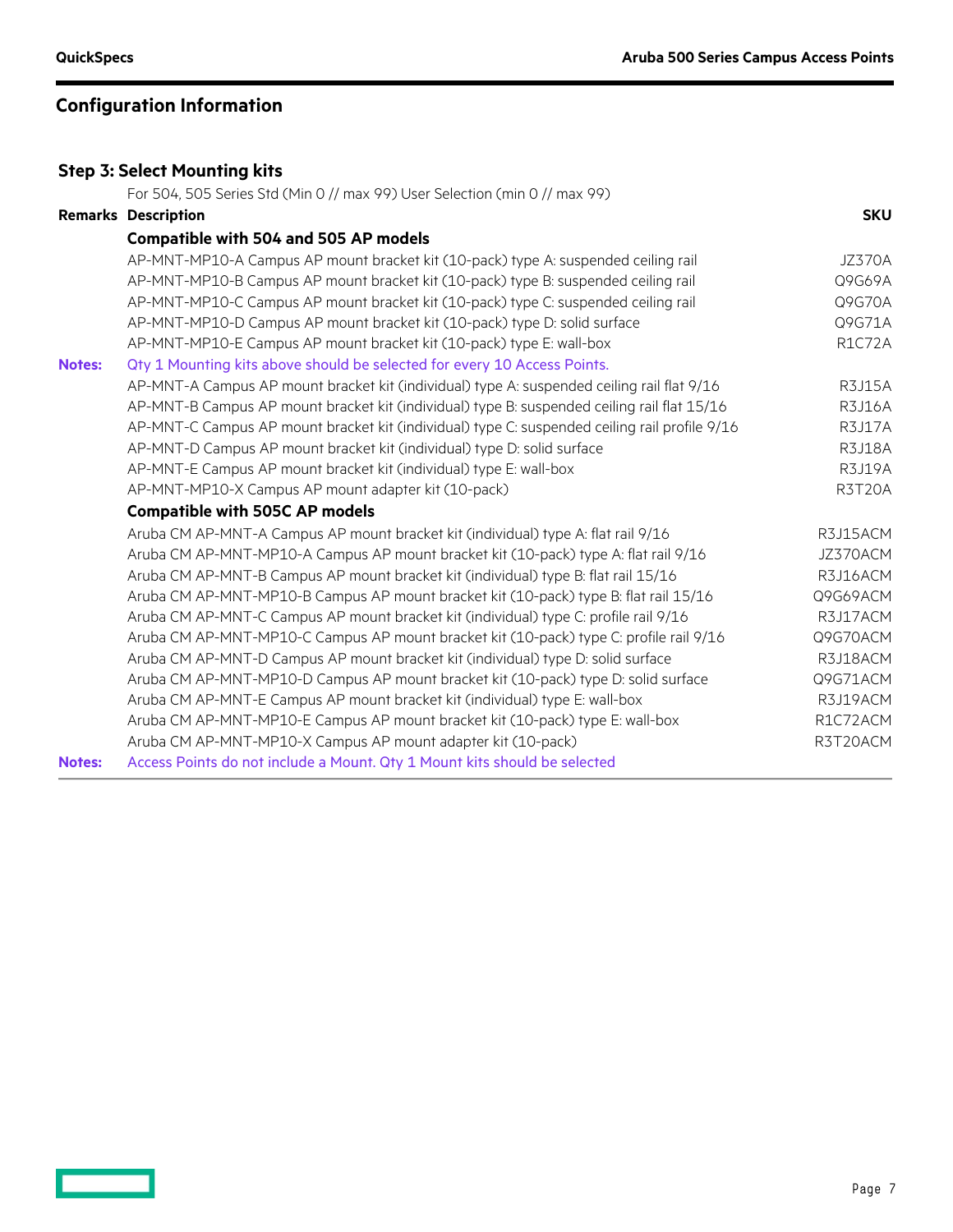**Step 4. Select Antennas (AP-504 only)**

| Qty          | Interface(s)                | <b>Target</b><br><b>Environment</b> | <b>Mounting</b>           | <b>Description</b>                                                                                  | <b>SKU</b> |
|--------------|-----------------------------|-------------------------------------|---------------------------|-----------------------------------------------------------------------------------------------------|------------|
| 4            | 1x RP-SMA male<br>connector | Indoor                              | Direct-mount              | AP-ANT-1W 2.4-2.5GHz (4dBi)/4.9-5.875GHz<br>(6dBi) Hi Gain Dual-band Omni-Dir Indoor Antenna        | JW009A     |
| 4            | 1x RP-SMA male<br>pigtail   | Indoor                              | Direct, using<br>pigtails | AP-ANT-13B 2.4-2.5GHz (2.3dBi)/4.9-5.9GHz<br>(4.0dBi) Downtilt Smallest Omni-Dir Single Ant         | JW001A     |
| 4            | 1x RP-SMA male<br>pigtail   | Indoor/outdoor                      | Direct, using<br>pigtails | AP-ANT-19 2.4/5G Dual Band Omni-Dir 3dBi/6dBi<br>Indr/Otdr RPSMA Cnctr Ant w/36in Intartd Cable     | JW004A     |
| 4            | 1x RP-SMA male<br>connector | Indoor                              | Direct-mount              | AP-ANT-20W 2.4-2.5GHz (2dBi)/4.9-5.875GHz<br>(2dBi) Compact Omni-Dir DMt Indr White Antenna         | JW011A     |
| $\mathbf{1}$ | 4x RP-SMA male<br>pigtail   | Indoor                              | Direct, using<br>pigtails | AP-ANT-16 2.4-2.5Ghz (3.9dBi)/4.9-5.9GHz<br>(4.7dBi) 3 Elmt MIMO Ant w/Downtilt Omni-Dir<br>Antenna | JW003A     |
| 1            | 4x RP-SMA male<br>pigtail   | Indoor/outdoor                      | Direct, using<br>pigtails | AP-ANT-25A Dual Band 90x90deg 5dBi +/- 45 Pol<br>2 Element MIMO 2xRPSMA Pigtail Antenna             | JW012A     |
| $\mathbf{1}$ | 4x RP-SMA male<br>pigtail   | Indoor/outdoor                      | Direct, using<br>pigtails | AP-ANT-28 Dual Band 60x60deg 7.5dBi +/- 45 Pol<br>2 Element MIMO 2xRPSMA Pigtail Antenna            | JW013A     |

#### **Notes:**

AP-ANT-1W, and AP-ANT-20W are usually direct connect to the chassis

- AP-ANT-25A,AP-ANT-28 ship with hardware for flush mount to a flat surface
- AP-504 has 2x RPSMA female, concurrent dual-band connections

#### **Step 5: Add Antenna Mount Kit (Optional)**

For 504 Series Std (Min 0 // max 1) User Selection (min 0 // max 1)

|               | <b>Remarks Description</b>                                                                        |               |  |
|---------------|---------------------------------------------------------------------------------------------------|---------------|--|
|               | AP-ANT-MNT-3 AP-ANT-25A/28/35A/38 Azimuth and Elevation Adjustable Mount Kit                      | JW020A        |  |
| <b>Notes:</b> | AP-ANT-MNT-3 compatible with AP-ANT-25A and AP-ANT-28                                             |               |  |
|               | Step 6: Add Cosmetic Snap-on Cover (Optional)                                                     |               |  |
|               | For 505 Series Std (Min 0 // max 99) User Selection (min 0 // max 99)                             |               |  |
|               | <b>Remarks Description</b>                                                                        | <b>SKU</b>    |  |
|               | <b>Compatible with 505 AP models</b>                                                              |               |  |
|               | AP-MNT-MP10-B1 Campus AP mount bracket kit (10-pack) type B1 - suspended ceiling rail thick 15/16 | <b>R6T34A</b> |  |
|               | AP-505-CVR-20 20-pk for AP-505 White Non-glossy Snap-on Covers                                    | R2H24A        |  |
| <b>Notes:</b> | Kit contains 20 optional snap-on covers                                                           |               |  |
|               | <b>Compatible with 505C AP models</b>                                                             |               |  |
|               | Aruba CM AP-505-CVR-20 20-pk White Non-glossy Snap-on Covers                                      | R2H24ACM      |  |
| <b>Notes:</b> | Kit contains 20 optional snap-on covers                                                           |               |  |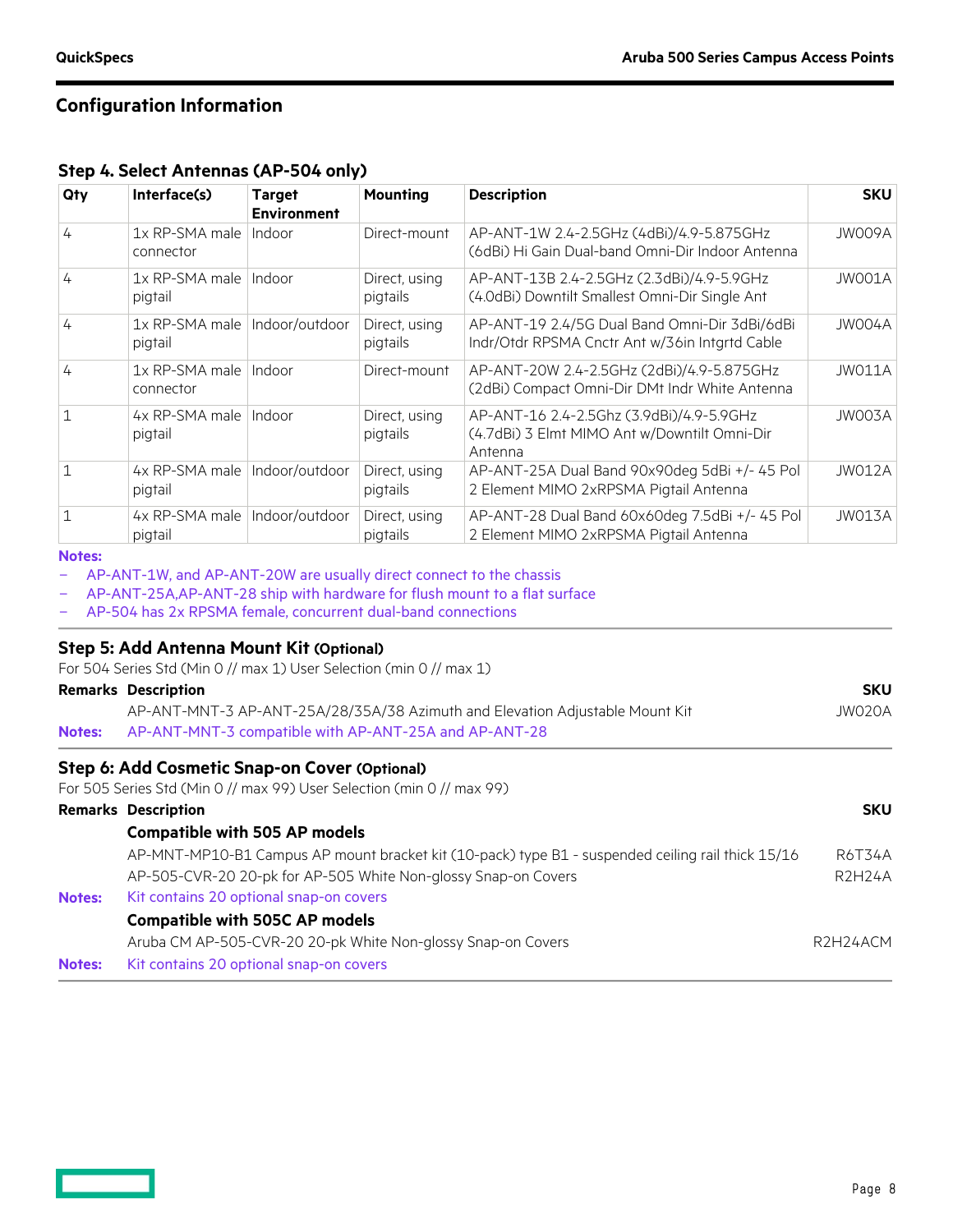| <b>Step 7: Add other accessories (Optional)</b> |                                                                                 |               |  |  |
|-------------------------------------------------|---------------------------------------------------------------------------------|---------------|--|--|
|                                                 | For 504, 505 Series Std (Min 0 // max 99) User Selection (min 0 // max 99)      |               |  |  |
|                                                 | <b>Remarks Description</b>                                                      | <b>SKU</b>    |  |  |
|                                                 | <b>Compatible with 504 and 505 AP models</b>                                    |               |  |  |
|                                                 | AP-MOD-SERU Micro-USB TTL3.3V to RJ45 RS232 AP Console Adapter Module           | R6Q99A        |  |  |
|                                                 | AP-CBL-SERU Micro-USB TTL3.3V to USB2.0 AP Console Adapter Cable                | <b>JY728A</b> |  |  |
|                                                 | <b>Compatible with 505C AP models</b>                                           |               |  |  |
|                                                 | Aruba CM AP-CBL-SERU AP console adapter cable for custom micro-USB console port | JY728ACM      |  |  |
|                                                 | <b>Step 8: Add Software (Optional)</b>                                          |               |  |  |
|                                                 | <b>Remarks Description</b>                                                      | <b>SKU</b>    |  |  |
|                                                 | Aruba Central AP Foundation 1 year Subscription E-STU                           | Q9Y58AAE      |  |  |
|                                                 | Aruba Central AP Foundation 3 year Subscription E-STU                           | Q9Y59AAE      |  |  |
|                                                 | Aruba Central AP Foundation 5 year Subscription E-STU                           | Q9Y60AAE      |  |  |
|                                                 | Aruba Central AP Foundation 7 year Subscription E-STU                           | Q9Y61AAE      |  |  |
|                                                 | Aruba Central AP Foundation 10 year Subscription E-STU                          | Q9Y62AAE      |  |  |
|                                                 | Aruba Central AP Advanced 1yr Subscription E-STU                                | Q9Y63AAE      |  |  |
|                                                 | Aruba Central AP Advanced 3yr Subscription E-STU                                | Q9Y64AAE      |  |  |
|                                                 | Aruba Central AP Advanced 5yr Subscription E-STU                                | Q9Y65AAE      |  |  |
|                                                 | Aruba Central AP Advanced 7yr Subscription E-STU                                | Q9Y66AAE      |  |  |
|                                                 | Aruba Central AP Advanced 10yr Subscription E-STU                               | Q9Y67AAE      |  |  |
| <b>Notes:</b>                                   | Add the Central Cloud Skus to the Aruba Catalog as Standalone:                  |               |  |  |
|                                                 | Aruba > Network Management > Central > Cloud Services                           |               |  |  |
|                                                 | Aruba Central On-Premises AP Foundation 1 year Subscription E-STU               | R6U63AAE      |  |  |
|                                                 | Aruba Central On-Premises AP Foundation 3 year Subscription E-STU               | R6U64AAE      |  |  |
|                                                 | Aruba Central On-Premises AP Foundation 5 year Subscription E-STU               | R6U65AAE      |  |  |
|                                                 | Aruba Central On-Premises AP Foundation 7 year Subscription E-STU               | R6U66AAE      |  |  |
|                                                 | Aruba Central On-Premises AP Foundation 10 year Subscription E-STU              | R6U67AAE      |  |  |
| <b>Notes:</b>                                   | Add the Central On-Prem Skus to the Aruba Catalog as Standalone:                |               |  |  |
|                                                 | Aruba > Network Management > Central > On-Prem Services                         |               |  |  |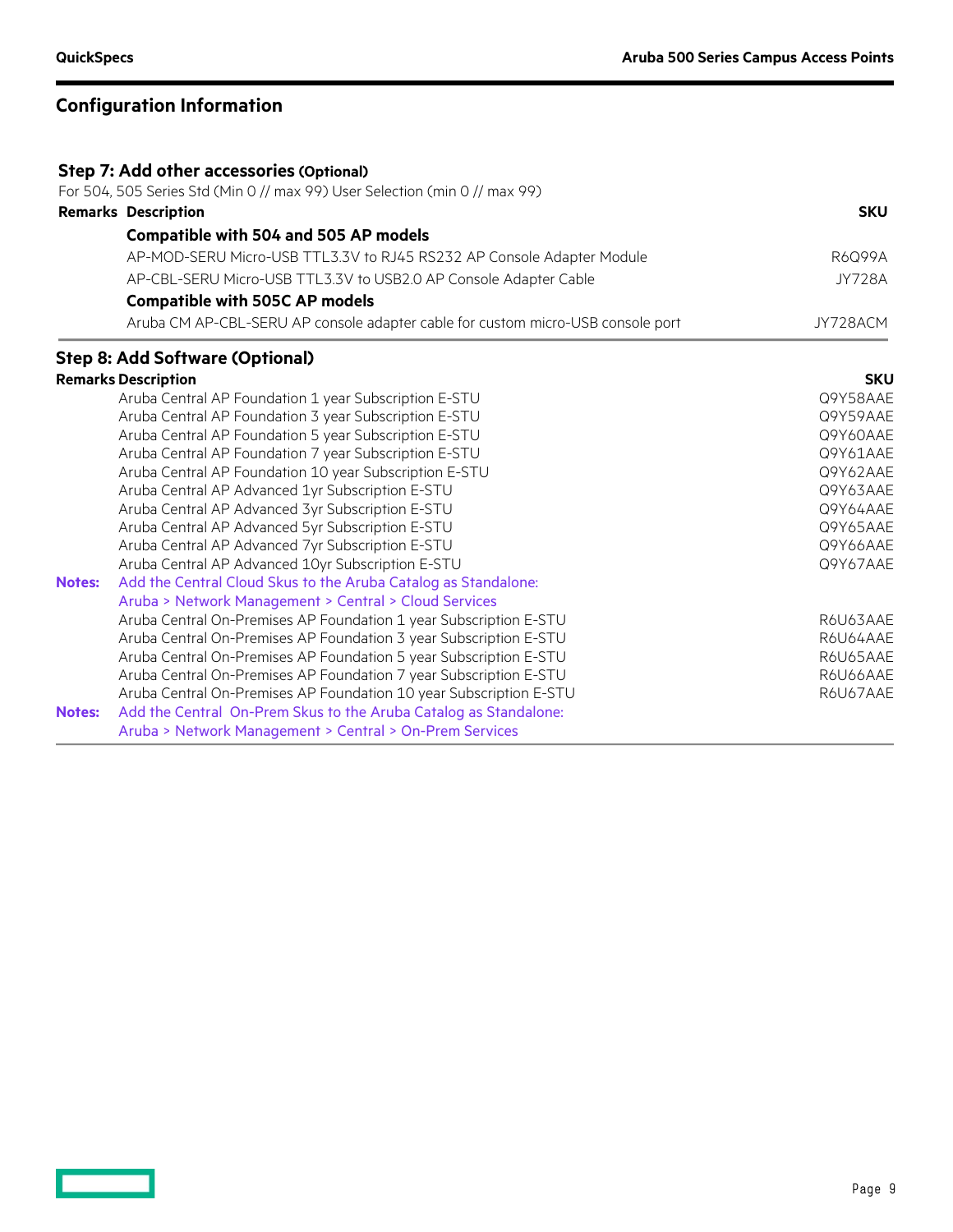| RF performance table  |                                  |                                        |  |  |  |
|-----------------------|----------------------------------|----------------------------------------|--|--|--|
| <b>Band, rate</b>     | Maximum transmit power (dBm) per | Receiver sensitivity (dBm) per receive |  |  |  |
|                       | transmit chain                   | chain                                  |  |  |  |
| 2.4GHz, 802.11b       |                                  |                                        |  |  |  |
| 1Mbps                 | 18                               | $-98$                                  |  |  |  |
| 11Mbps                | 18                               | $-90$                                  |  |  |  |
| 2.4GHz, 802.11g       |                                  |                                        |  |  |  |
| 6Mbps                 | 18                               | $-93$                                  |  |  |  |
| 54Mbps                | 18                               | $-76$                                  |  |  |  |
| 2.4GHz, 802.11n HT20  |                                  |                                        |  |  |  |
| MCSO                  | 18                               | $-93$                                  |  |  |  |
| MCS7                  | 16                               | $-75$                                  |  |  |  |
| 2.4GHz, 802.11ax HE20 |                                  |                                        |  |  |  |
| MCS <sub>0</sub>      | 18                               | $-93$                                  |  |  |  |
| MCS11                 | 14                               | $-62$                                  |  |  |  |
| 5GHz, 802.11a         |                                  |                                        |  |  |  |
| 6Mbps                 | 18                               | $-92$                                  |  |  |  |
| 54Mbps                | 18                               | $-75$                                  |  |  |  |
| 5GHz, 802.11n HT20    |                                  |                                        |  |  |  |
| MCS <sub>0</sub>      | 18                               | $-92$                                  |  |  |  |
| MCS7                  | 16                               | $-74$                                  |  |  |  |
| 5GHz, 802.11n HT40    |                                  |                                        |  |  |  |
| MCSO                  | 18                               | $-90$                                  |  |  |  |
| MCS7                  | 16                               | $-71$                                  |  |  |  |
| 5GHz, 802.11ac VHT20  |                                  |                                        |  |  |  |
| MCS <sub>0</sub>      | 18                               | $-92$                                  |  |  |  |
| MCS9                  | 16                               | $-69$                                  |  |  |  |
| 5GHz, 802.11ac VHT40  |                                  |                                        |  |  |  |
| MCS <sub>0</sub>      | 18                               | $-90$                                  |  |  |  |
| MCS9                  | 16                               | $-65$                                  |  |  |  |
| 5GHz, 802.11ac VHT80  |                                  |                                        |  |  |  |
| <b>MCSO</b>           | 18                               | $-87$                                  |  |  |  |
| MCS9                  | 16                               | $-62$                                  |  |  |  |
| 5GHz, 802.11ax HE20   |                                  |                                        |  |  |  |
| MCS <sub>0</sub>      | 18                               | $-93$                                  |  |  |  |
| MCS11                 | 14                               | $-62$                                  |  |  |  |
| 5GHz, 802.11ax HE40   |                                  |                                        |  |  |  |
| MCS <sub>0</sub>      | 18                               | $-90$                                  |  |  |  |
| MCS11                 | 14                               | $-59$                                  |  |  |  |
| 5GHz, 802.11ax HE80   |                                  |                                        |  |  |  |
| MCSO                  | 18                               | $-87$                                  |  |  |  |
| MCS11                 | 14                               | $-56$                                  |  |  |  |
|                       |                                  |                                        |  |  |  |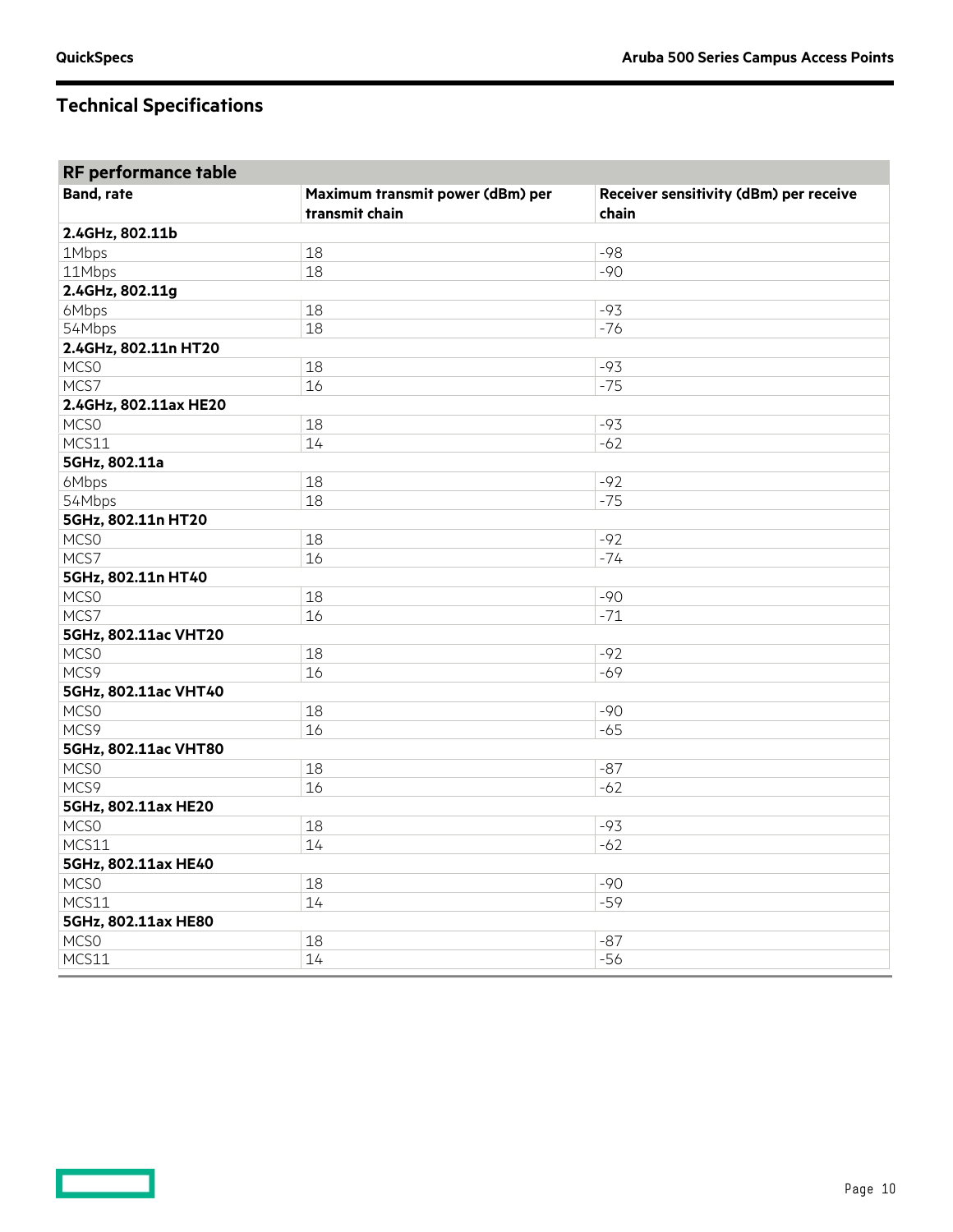#### **Wi-Fi Radio Specifications**

- AP type: Indoor, dual radio, 5GHz and 2.4GHz 802.11ax 2x2 MIMO
- 5GHz radio: Two spatial stream Single User (SU) MIMO for up to 1.2Gbps wireless data rate with individual 2SS HE80 802.11ax client devices, or with two 1SS HE80 802.11ax MU-MIMO capable client devices simultaneously
- 2.4GHz radio: Two spatial stream Single User (SU) MIMO for up to 574Mbps wireless data rate with individual 2SS HE40 802.11ax client devices or with two 1SS HE40 802.11ax MU-MIMO capable client devices simultaneously
- Support for up to 256 associated client devices per radio, and up to 16 BSSIDs per radio
- Supported frequency bands (country-specific restrictions apply):
	- − 2.400 to 2.4835GHz
	- − 5.150 to 5.250GHz
	- − 5.250 to 5.350GHz
	- − 5.470 to 5.725GHz
	- − 5.725 to 5.850GHz
- Available channels: Dependent on configured regulatory domain
- Dynamic frequency selection (DFS) optimizes the use of available RF spectrum
- Supported radio technologies:
	- − 802.11b: Direct-sequence spread-spectrum (DSSS)
	- − 802.11a/g/n/ac: Orthogonal frequency-division multiplexing (OFDM)
	- − 802.11ax: Orthogonal frequency-division multiple access (OFDMA) with up to 8 resource units
- Supported modulation types:
	- − 802.11b: BPSK, QPSK, CCK
	- − 802.11a/g/n: BPSK, QPSK, 16-QAM, 64-QAM, 256-QAM (proprietary extension)
	- − 802.11ac: BPSK, QPSK, 16-QAM, 64-QAM, 256-QAM, 1024-QAM (proprietary extension)
	- − 802.11ax: BPSK, QPSK, 16-QAM, 64-QAM, 256-QAM, 1024-QAM
- 802.11n high-throughput (HT) support: HT20/40
- 802.11ac very high throughput (VHT) support: VHT20/40/80
- 802.11ax high efficiency (HE) support: HE20/40/80
- Supported data rates (Mbps):
	- − 802.11b: 1, 2, 5.5, 11
		- − 802.11a/g: 6, 9, 12, 18, 24, 36, 48, 54
		- − 802.11n: 6.5 to 300 (MCS0 to MCS15, HT20 to HT40), 400 with 256-QAM
		- − 802.11ac: 6.5 to 867 (MCS0 to MCS9, NSS = 1 to 2, VHT20 to VHT80), 1,083 with 1024-QAM
		- − 802.11ax (2.4GHz): 3.6 to 574 (MCS0 to MCS11, NSS = 1 to 2, HE20 to HE40)
		- − 802.11ax (5GHz): 3.6 to 1,201 (MCS0 to MCS11, NSS = 1 to 2, HE20 to HE80)
- 802.11n/ac packet aggregation: A-MPDU, A-MSDU
- Transmit power: Configurable in increments of 0.5 dBm
- Maximum (aggregate, conducted total) transmit power (limited by local regulatory requirements):
	- − 2.4 GHz band: +21 dBm (18dBm per chain) 5 GHz band: +21 dBm (18 dBm per chain) **Notes:** Conducted transmit power levels exclude antenna gain. For total (EIRP) transmit power, add antenna gain.
- Advanced Cellular Coexistence (ACC) minimizes the impact of interference from cellular networks
- Transmit beamforming (TxBF) increases signal reliability and range
- Passpoint Wi-Fi (Release 2) (Hotspot 2.0) offers seamless cellular-to-Wi-Fi carryover for guests
- Dynamic Frequency Selection (DFS) optimizes use of available RF spectrum
- Maximum Ratio Combining (MRC) improves receiver performance
- Cyclic Delay/Shift Diversity (CDD/CSD) provides greater downlink RF performance
- Space-Time Block Coding increases range and improved reception
- Low-Density Parity Check (LDPC) provides a high-efficiency error correction for increased throughput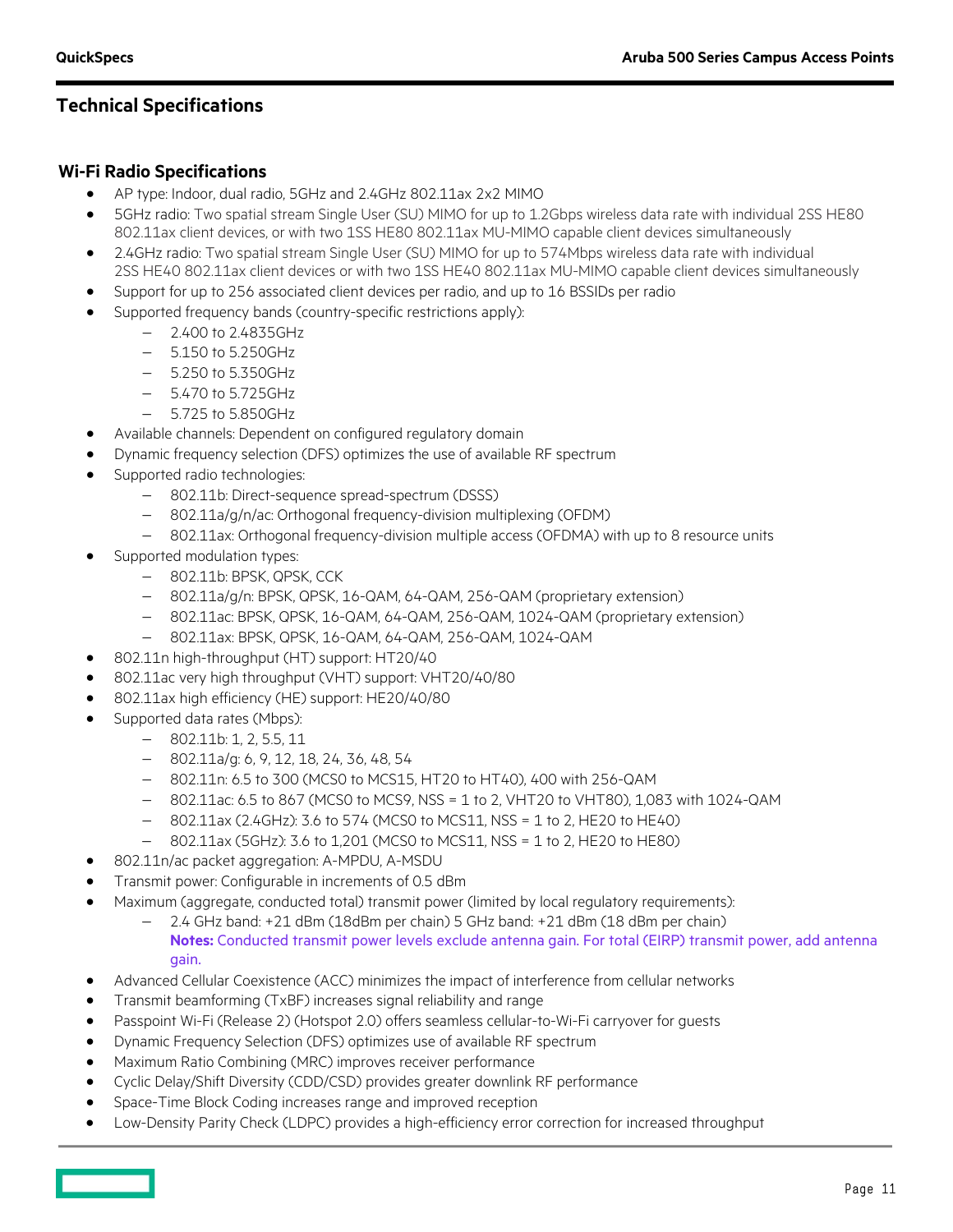#### **Other Interfaces**

- E0: Ethernet wired network port (RJ-45)
	- − Auto-sensing link speed (10/100/1000BASE-T) and MDI/MDX
	- − POE-PD: 48Vdc (nominal) 802.3af/at POE (class 3 or 4)
	- − 802.3az Energy Efficient Ethernet (EEE)
- DC power interface: 12Vdc (nominal, +/- 5%), accepts 2.1mm/5.5mm center-positive circular plug with 9.5mm length
- USB 2.0 host interface (Type A connector)
	- − Capable of sourcing up to 1A / 5W to an attached device
- Bluetooth Low Energy (BLE5.0) and Zigbee (802.15.4) radio
	- − BLE: up to 7dBm transmit power (class 1) and -93dBm receive sensitivity (1Mbps)
	- − Zigbee: up to 6dBm transmit power and -96dBm receive sensitivity
	- − Integrated vertically polarized omnidirectional antenna with roughly 30 degrees downtilt and peak gain of 3.3dBi
- Visual indictors (two multi-color LEDs): for System and Radio status
- Reset button: factory reset, LED mode control (normal/off)
- Serial console interface (proprietary, micro-B USB physical jack)
- Kensington security slot

#### **Wi-Fi Antennas**

- AP-504: Two (female) RP-SMA connectors for external dual band antennas (A0 and A1, corresponding with radio chains 0 and 1). Worst-case internal loss between radio interface and external antenna connectors (due to diplexing circuitry): 0.7dB in 2.4GHz and 1.3dB in 5GHz.
- AP-505: Two integrated dual-band downtilt omni-directional antennas for 2x2 MIMO with peak antenna gain of 4.9dBi in 2.4GHz and 5.7dBi in 5GHz. Built-in antennas are optimized for horizontal ceiling mounted orientation of the AP. The downtilt angle for maximum gain is roughly 30 degrees.
	- − Combining the patterns of each of the antennas of the MIMO radios, the peak gain of the combined, average pattern is 4.3dBi in 2.4GHz and 5.6dBi in 5GHz..

#### **Environmental Specifications**

- Operating conditions
	- − Temperature: 0C to +50C / +32F to +122F
	- − Humidity: 5% to 93% non-condensing
	- − AP is plenum rated for use in air-handling spaces
	- − ETS 300 019 class 3.2 environments
- Storage and transportation conditions
	- − Temperature: -40C to +70C / -40F to +158F
	- − Humidity: 5% to 93% non-condensing
	- − ETS 300 019 classes 1.2 and 2.3 environments

#### **Reliability**

Mean Time Between Failure (MTBF): 1.3Mhrs (148yrs) at +25C operating temperature.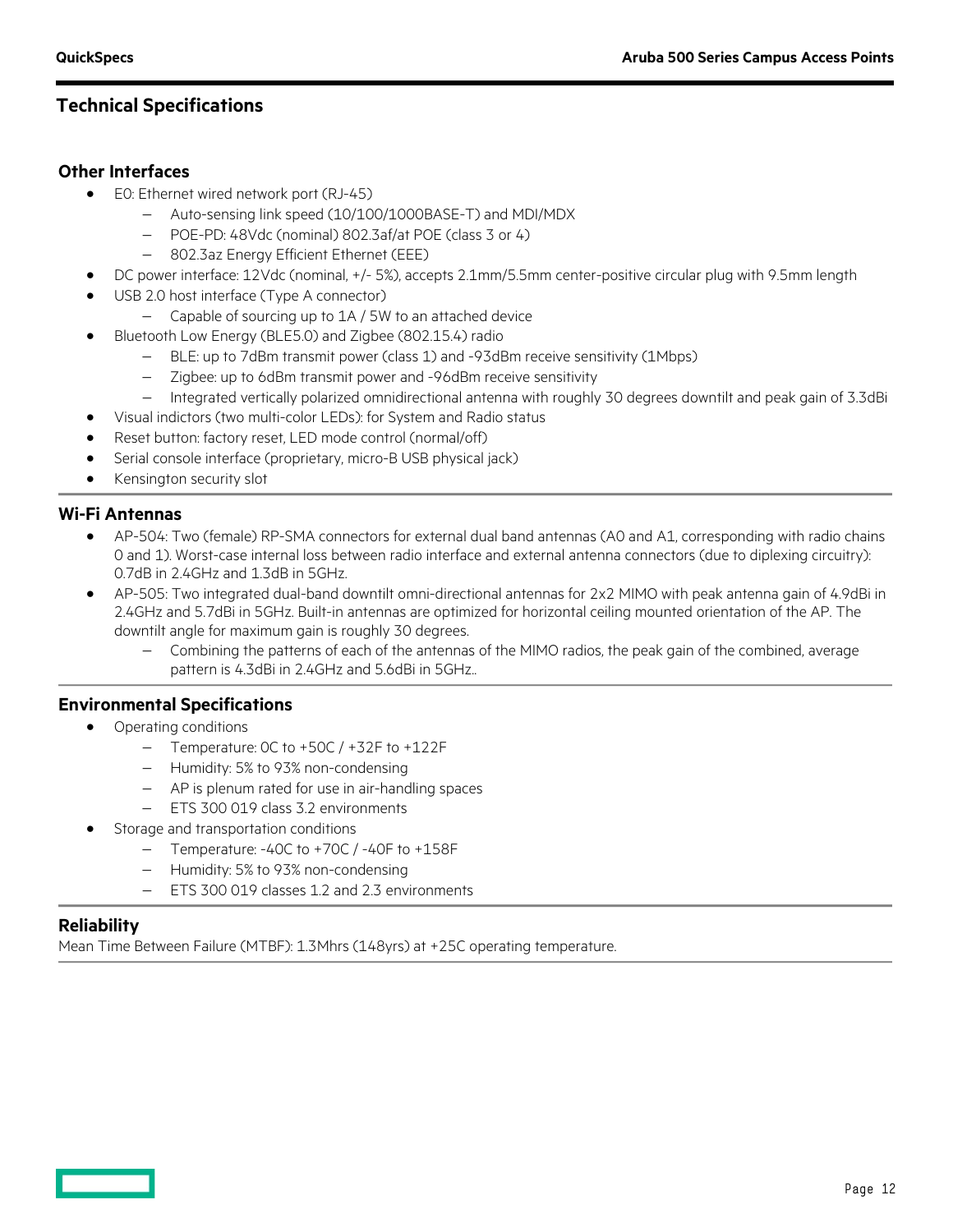#### **Power Sources And Power Consumption**

- The AP supports direct DC power and Power over Ethernet (POE)
- When both DC and POE power sources are available, DC power takes priority over POE
- Power sources are sold separately; see the 500 Series Ordering Guide for details
- When powered by DC or 802.3at (class 4) POE, the AP will operate without restrictions.
- When powered by 802.3af (class 3) POE and with the IPM feature disabled, the AP will disable the USB port. In the same configuration but with IPM enabled, the AP will start up in unrestricted mode, but may dynamically apply restrictions depending on the POE budget and actual power. The feature restrictions and order can be programmed.
- Maximum (worst-case) power consumption (without / with a USB device attached)::
	- − DC powered: 8.9W / 14.2W.
	- − POE powered (802.3at): 11.0W / 16.5W.
	- − POE powered (802.3af): 11.0W / 13.5W.
	- − This assumes that up to 5W is supplied to the attached USB device.
- Maximum (worst-case) power consumption in idle mode: 4.3W (DC) or 6.1W (POE).
- Maximum (worst-case) power consumption in deep-sleep mode: 1.7W (DC) or 3.3W (POE).

#### **Regulatory Compliance**

- FCC/ISED
- CE Marked
- RED Directive 2014/53/EU
- EMC Directive 2014/30/EU
- Low Voltage Directive 2014/35/EU
- UL/IEC/EN 60950
- EN 60601-1-1, EN60601-1-2

For more country-specific regulatory information and approvals, please see your Aruba representative.

#### **Regulatory Model Numbers**

- AP-504: APIN0504
- $\bullet$  AP-505; APIN0505

#### **Certifications**

- UL2043 plenum rating
- Wi-Fi Alliance:
	- − Wi-Fi CERTIFIED a, b, g, n, ac
	- − Wi-Fi CERTIFIED 6 (ax)
	- − WPA, WPA2 and WPA3 Enterprise with CNSA option, Personal (SAE), Enhanced Open ( OWE)
	- − WMM, WMM-PS, Wi-Fi Vantage, W-Fi Agile Multiband
	- − Wi-Fi Location
	- − Passpoint (release 2)
- Bluetooth SIG
- Ethernet Alliance (POE, PD device, class 4)

#### **Minimum ArubaOS Release**

- ArubaOS
- Aruba InstantOS 8.6.0.0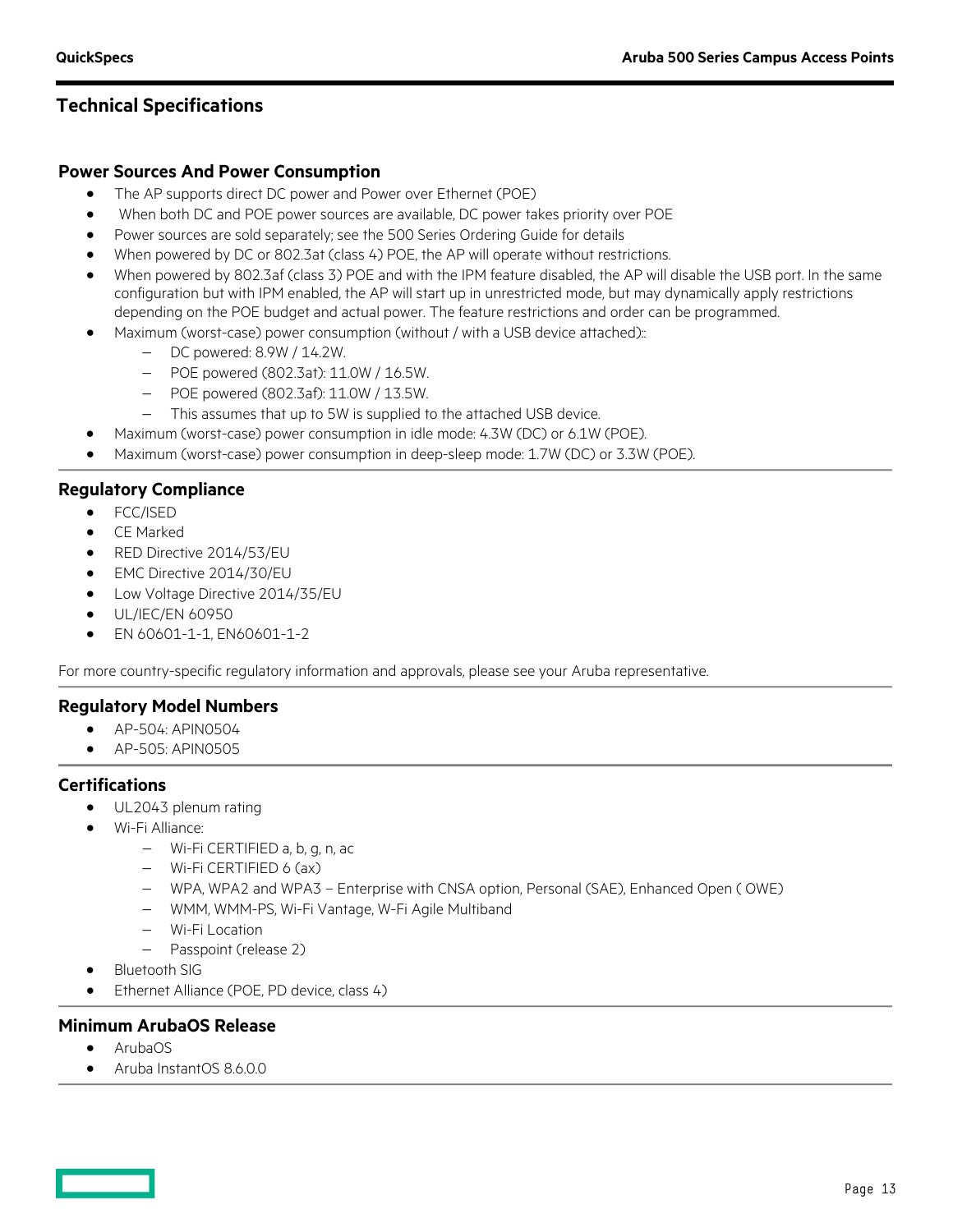# **Summary of Changes**

| <b>Date</b> | <b>Version History</b> | Action     | <b>Description of Change</b>                          |
|-------------|------------------------|------------|-------------------------------------------------------|
| 15-Mar-2021 | Version 5              | Changed    | SKUs were added in Configuration Information section. |
| 08-Sep-2020 | Version 4              | Changed    | Configuration Information was updated.                |
|             |                        |            | SKU description were updated                          |
|             |                        |            | New SKU was added.                                    |
| 01-Jun-2020 | Version 3              | Changed    | Configuration Information was updated.                |
|             |                        |            | SKU description were updated                          |
|             |                        |            | New SKU was added.                                    |
| 04-Nov-2019 | Version 2              | Changed    | Configuration Information section was updated.        |
|             |                        |            | New SKUs were added.                                  |
| 14-Oct-2019 | Version 1              | <b>New</b> | New QuickSpecs                                        |